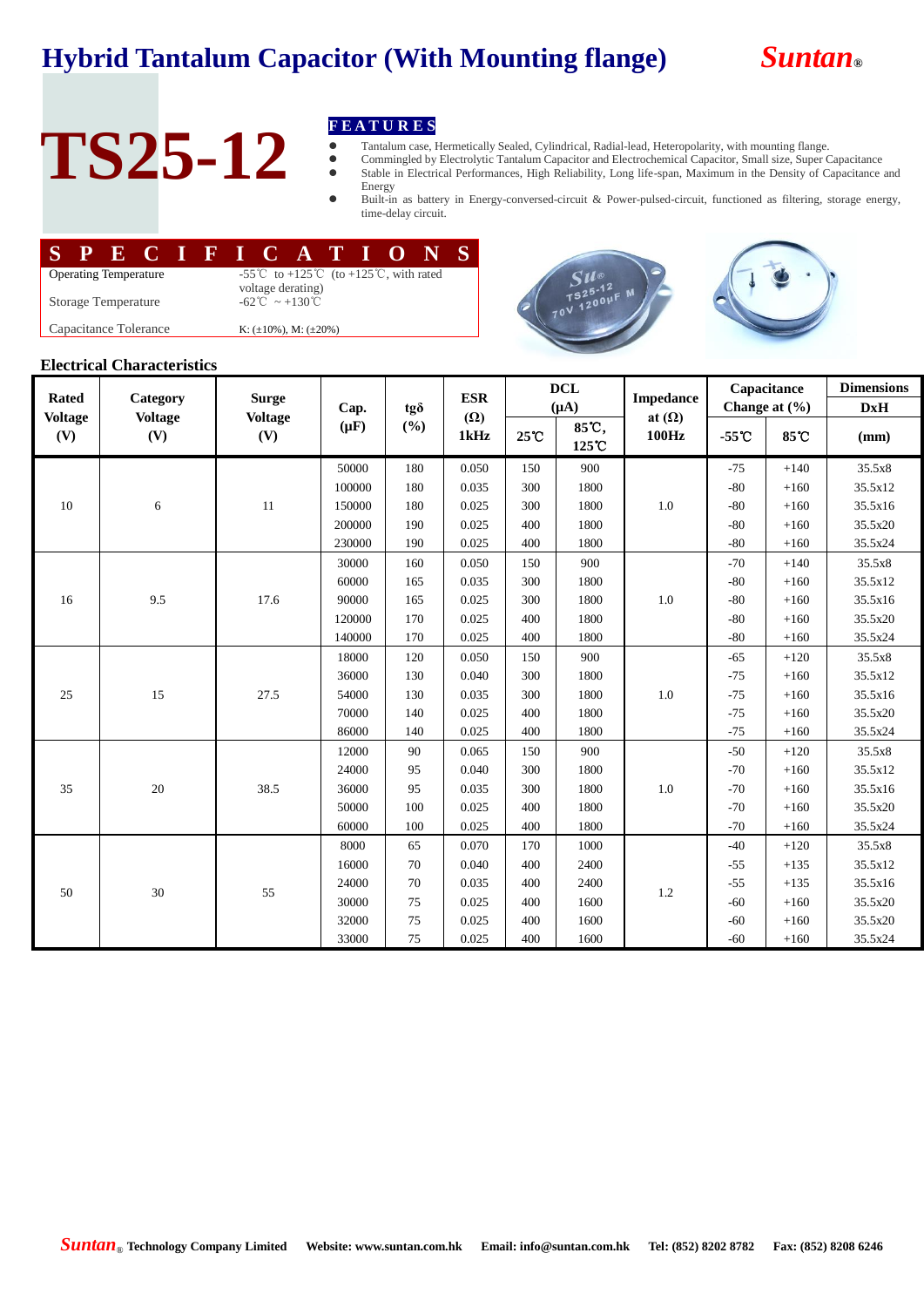## **Hybrid Tantalum Capacitor (With Mounting flange)** *Suntan***®**

# **TS25-12**

### **Electrical Characteristics**

| <b>Rated</b>          | Category<br><b>Voltage</b><br>(V) | <b>Surge</b><br><b>Voltage</b><br>(V) | Cap.<br>$(\mu F)$ | tgð<br>(%) | <b>ESR</b>         |                | <b>DCL</b><br>$(\mu A)$ | <b>Impedance</b>       | Capacitance<br>Change at (%) |        | <b>Dimensions</b><br>DxH |
|-----------------------|-----------------------------------|---------------------------------------|-------------------|------------|--------------------|----------------|-------------------------|------------------------|------------------------------|--------|--------------------------|
| <b>Voltage</b><br>(V) |                                   |                                       |                   |            | $(\Omega)$<br>1kHz | $25^{\circ}$ C | 85°C, 125<br>°C         | at $(\Omega)$<br>100Hz | $-55^{\circ}$ C              | 85°C   | (mm)                     |
|                       |                                   |                                       | 1800              | 40         | 0.200              | 126            | 1000                    |                        | $-20$                        | $+60$  | 35.5x8                   |
|                       |                                   |                                       | 4000              | 45         | 0.100              | 170            | 1000                    |                        | $-30$                        | $+80$  | 35.5x8                   |
|                       |                                   |                                       | 8000              | 50         | 0.040              | 400            | 2400                    |                        | $-45$                        | $+90$  | 35.5x12                  |
| 63                    | 38                                | 70                                    | 12000             | $50\,$     | 0.035              | 400            | 2400                    | 1.4                    | $-45$                        | $+90$  | 35.5x16                  |
|                       |                                   |                                       | 16000             | 55         | 0.035              | 400            | 1600                    |                        | $-50$                        | $+100$ | 35.5x20                  |
|                       |                                   |                                       | 18000             | 55         | 0.035              | 400            | 1600                    |                        | $-50$                        | $+100$ | 35.5x24                  |
|                       |                                   |                                       | 1600              | 20         | 0.150              | 100            | 1000                    | 1.6                    | $-20$                        | $+60$  | 35.5x8                   |
| 80                    | 48                                | 88                                    | 2800              | 40         | 0.100              | 200            | 1200                    |                        | $-30$                        | $+80$  | 35.5x8                   |
|                       |                                   |                                       | 5600              | 40         | 0.060              | 500            | 3000                    |                        | $-40$                        | $+90$  | 35.5x12                  |
|                       |                                   |                                       | 8200              | 40         | 0.040              | 500            | 3000                    |                        | $-40$                        | $+90$  | 35.5x16                  |
|                       |                                   |                                       | 11000             | 45         | 0.035              | 500            | 2500                    |                        | $-40$                        | $+100$ | 35.5x20                  |
|                       |                                   |                                       | 13000             | 45         | 0.035              | 500            | 2500                    |                        | $-40$                        | $+100$ | 35.5x24                  |
|                       | 60                                |                                       | 1200              | 35         | 0.125              | 200            | 1200                    | 1.8                    | $-25$                        | $+60$  | 35.5x8                   |
|                       |                                   |                                       | 2400              | 35         | 0.080              | 500            | 3000                    |                        | $-30$                        | $+80$  | 35.5x12                  |
| 100                   |                                   | 110                                   | 3600              | 35         | 0.050              | 500            | 3000                    |                        | $-30$                        | $+80$  | 35.5x16                  |
|                       |                                   |                                       | 4800              | 40         | 0.035              | 500            | 2500                    |                        | $-30$                        | $+80$  | 35.5x20                  |
|                       |                                   |                                       | 6000              | 40         | 0.035              | 500            | 2500                    |                        | $-30$                        | $+80$  | 35.5x20                  |
|                       | 66                                | 121                                   | 580               | 35         | 0.200              | 200            | 1200                    | 2.0                    | $-20$                        | $+50$  | 35.5x8                   |
| 110                   |                                   |                                       | 1200              | 35         | 0.080              | 500            | 3000                    |                        | $-25$                        | $+60$  | 35.5x12                  |
|                       |                                   |                                       | 1800              | 35         | 0.075              | 500            | 3000                    |                        | $-25$                        | $+60$  | 35.5x16                  |
| 125                   |                                   |                                       | 560               | 35         | 0.200              | 200            | 1200                    |                        | $-15$                        | $+50$  | 35.5x8                   |
|                       | 75                                | 138                                   | 1100              | 30         | 0.080              | 500            | 3000                    | 2.4                    | $-25$                        | $+50$  | 35.5x12                  |
|                       |                                   |                                       | 1600              | 30         | 0.075              | 500            | 3000                    |                        | $-25$                        | $+50$  | 35.5x16                  |
|                       |                                   |                                       | 2200              | 35         | 0.050              | 500            | 2500                    |                        | $-25$                        | $+50$  | 35.5x20                  |
|                       |                                   |                                       | 2800              | 35         | 0.050              | 500            | 2500                    |                        | $-20$                        | $+40$  | 35.5x24                  |

### **Electrical Characteristics**

|                                       |                                   |                                |                    |        |      |                | <b>DCL</b>                      | <b>Impedance</b> | Capacitance |                        | <b>Dimensions</b> |                   |            |
|---------------------------------------|-----------------------------------|--------------------------------|--------------------|--------|------|----------------|---------------------------------|------------------|-------------|------------------------|-------------------|-------------------|------------|
| <b>Rated</b><br><b>Voltage</b><br>(V) | Category<br><b>Voltage</b><br>(V) | Surge<br><b>Voltage</b><br>(V) |                    |        | Cap. | tgð            | <b>ESR</b><br>$(\Omega)$        |                  | $(\mu A)$   | at $(\Omega)$<br>100Hz |                   | Change at $(\% )$ | <b>DxH</b> |
|                                       |                                   |                                | $(\mu \mathbf{F})$ | $(\%)$ | 1kHz | $25^{\circ}$ C | 85°C, 125<br>$\mathbf{\hat{C}}$ | $-55o$           | $-55C$      | 85 C                   | (mm)              |                   |            |
| 10                                    | 6                                 | 11                             | 30000              | 120    | 0.4  | 200            | 1600                            | 8                | $-70$       | $+140$                 | 19x12             |                   |            |
| 16                                    | 9.5                               | 17.6                           | 20000              | 120    | 0.4  | 200            | 1600                            | 8                | $-70$       | $+140$                 | 19x12             |                   |            |
| 2                                     | 15                                | 27.5                           | 12000              | 90     | 0.4  | 200            | 1600                            | 8                | $-60$       | $+140$                 | 19x12             |                   |            |
| 30                                    | 18                                | 33                             | 10000              | 85     | 0.45 | 200            | 1600                            | 8                | $-60$       | $+120$                 | 19x12             |                   |            |
| 35                                    | 20                                | 38.5                           | 8000               | 60     | 0.45 | 150            | 1200                            | 8                | $-55$       | $+100$                 | 19x12             |                   |            |
| 50                                    | 30                                | 55                             | 6000               | 50     | 0.45 | 200            | 1600                            | 9.6              | $-55$       | $+90$                  | 19x12             |                   |            |
| 63                                    | 38                                | 70                             | 3300               | 40     | 0.55 | 200            | 1600                            | 11.2             | $-30$       | $+70$                  | 19x12             |                   |            |
| 75                                    | 48                                | 82.5                           | 2200               | 35     | 0.65 | 160            | 1300                            | 12.8             | $-25$       | $+70$                  | 19x12             |                   |            |
| 100                                   | 60                                | 110                            | 1000               | 35     | 0.85 | 100            | 800                             | 14.4             | $-20$       | $+30$                  | 19x12             |                   |            |
| 125                                   | 75                                | 138                            | 600                | 30     | 1.5  | 75             | 600                             | 19.2             | $-20$       | $+30$                  | 19x12             |                   |            |